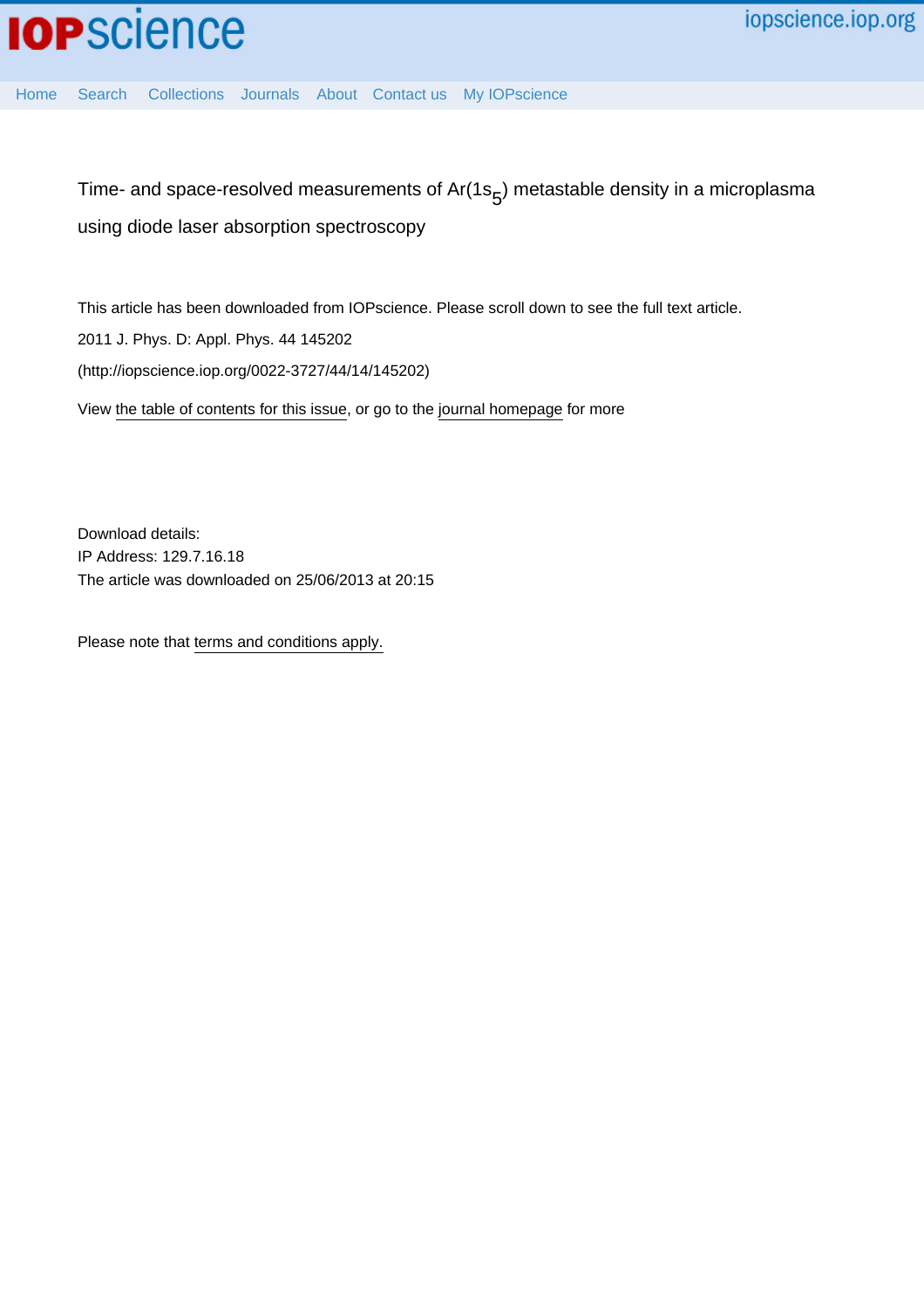J. Phys. D: Appl. Phys. **44** (2011) 145202 (7pp) [doi:10.1088/0022-3727/44/14/145202](http://dx.doi.org/10.1088/0022-3727/44/14/145202)

# **Time- and space-resolved measurements** of Ar(1s<sub>5</sub>) metastable density in a **microplasma using diode laser absorption spectroscopy**

# **Sergey G Belostotskiy**<sup>1</sup>*,*<sup>3</sup>**, Tola Ouk**<sup>1</sup>**, Vincent M Donnelly**<sup>1</sup>**, Demetre J Economou**<sup>1</sup> **and Nader Sadeghi**<sup>2</sup>

<sup>1</sup> Plasma Processing Laboratory, Department of Chemical and Biomolecular Engineering, University of Houston, Houston, TX 77204-4004, USA <sup>2</sup> Laboratoire de Spectrométrie Physique (UMR C5588), Université J. Fourier de Grenoble & CNRS, B P 87, F-38402 Saint-Martin d'Heres Cedex, France `

E-mail: [vmdonnelly@uh.edu](mailto: vmdonnelly@uh.edu) and [economou@uh.edu](mailto: economou@uh.edu)

Received 16 December 2010, in final form 5 February 2011 Published 22 March 2011 Online at [stacks.iop.org/JPhysD/44/145202](http://stacks.iop.org/JPhysD/44/145202)

#### **Abstract**

Time- and space-resolved measurements of  $Ar(1s<sub>5</sub>)$  metastable  $(Ar<sup>*</sup>)$  density were carried out in a pulsed dc argon microplasma discharge, using diode laser absorption spectroscopy. The temporal behaviour of metastable density after discharge turn off (in the afterglow) depended on their spatial location in the microplasma. In the early afterglow, the Ar\* density decayed monotonically with time in the region around the sheath edge, while in the bulk plasma the Ar\* density showed a maximum with time. This behaviour was attributed to electron–ion dissociative recombination. Later in the afterglow, the Ar\* decay was everywhere monotonic with time, mainly due to three-body collisional quenching by ground state argon atoms. The time evolution of the Ar\* density in the afterglow predicted by a kinetic model is in good agreement with the experimental measurements.

(Some figures in this article are in colour only in the electronic version)

# **1. Introduction**

High pressure (hundreds of Torr) microdischarges have attracted much attention due to numerous applications in plasma display panels, excimer radiation sources, chemical and biological sensors, microreactors, materials treatment and modification, sterilization and plasma surgery  $[1-19]$ .

Microdischarge diagnostics are important to better understand the physics of microdischarges and to optimize device performance. However, the application of conventional diagnostics (e.g. Langmuir probes) is complicated due to the small size (hundreds of micrometres), high operating pressure (hundreds of Torr) and high power density (ten to hundreds of kW cm−3) of microdischarges. In contrast, non-intrusive

<sup>3</sup> Currently with *Applied Materials, Inc*., 974 East Arques Ave, Sunnyvale, CA 94085, USA.

optical diagnostics are convenient for characterization of microdischarges.

Previously [\[18\]](#page-7-0), diode laser absorption spectroscopy (DLAS) was used to obtain spatially resolved measurements of  $Ar(1s<sub>5</sub>)$  metastable density  $(Ar<sup>*</sup>)$  in a parallel plate direct current (dc) argon microdischarge. It was found that neutral gas heating resulted in decreasing Ar\* density with increasing microdischarge current (i.e. power). This is in contrast to behaviour observed in low pressure (*<*100 s mTorr) plasmas, where the metastable density increases with input power. However, these measurements could not provide information about the mechanisms of metastable production and loss in high pressure microdischarges.

In this work time- and space-resolved measurements of Ar\* density were performed in a pulsed dc argon high pressure microdischarge. Probing the Ar\* density as a function of time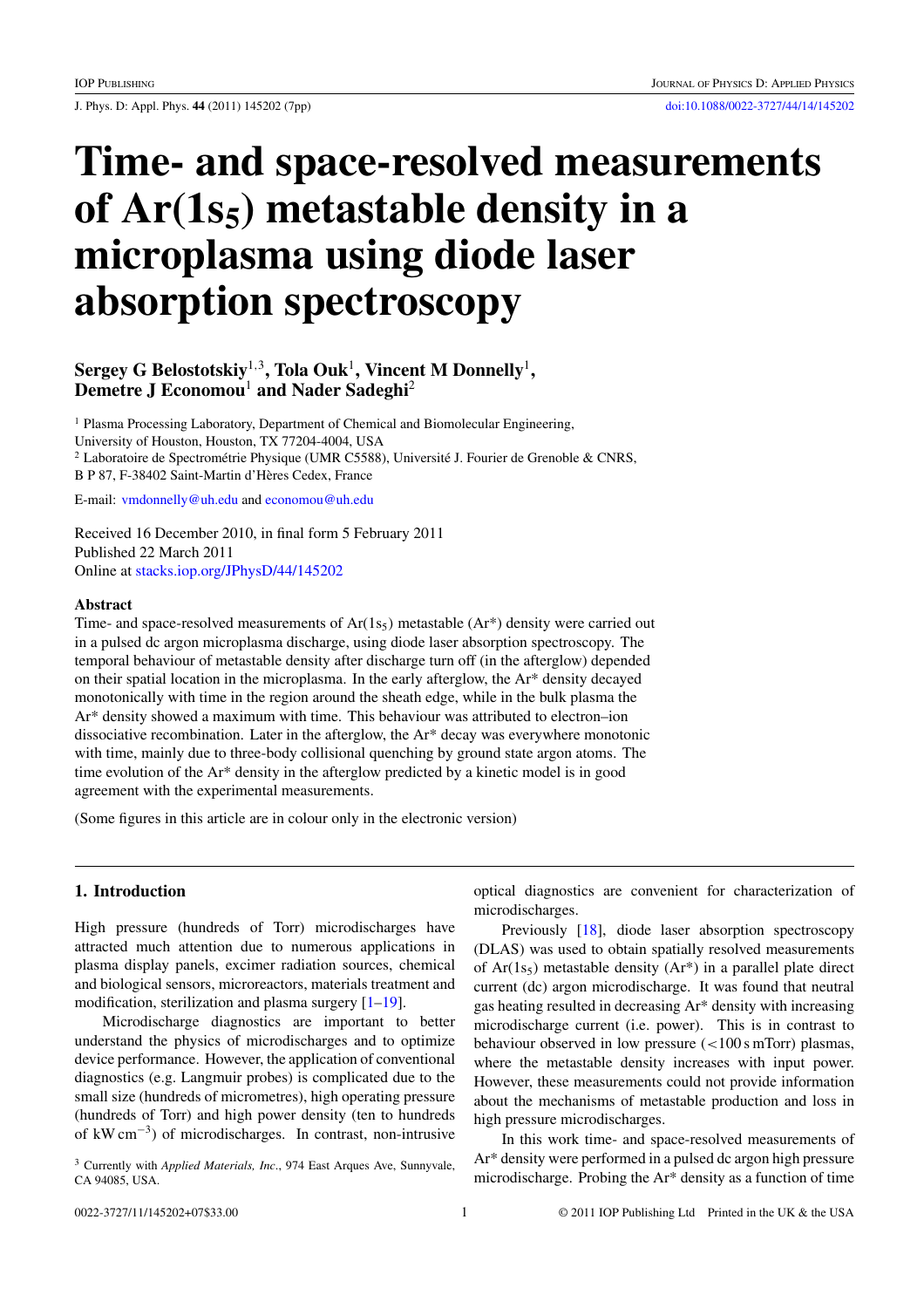

**Figure 1.** Experimental setup for time- and space-resolved DLAS.

in the afterglow (plasma power off) at different spatial locations in the microdischarge provided information about its formation and destruction kinetics.

*Experimental.* The experimental setup, shown in figure 1, was a modified version of the setup used by Belostotskiy *et al* [\[18\]](#page-7-0). A parallel plate slot-type microdischarge [\[12,](#page-7-0) [14\]](#page-7-0), was sustained between two rectangular  $(5 \text{ mm} \times 0.5 \text{ mm})$ molybdenum electrodes, spaced 300*µ*m apart. An external cavity diode laser (ECDL) in the Littman configuration (LION—Sacher Lasertechnik, Marburg, Germany) was used as the light source. It was tuned to the  $\lambda = 801.48$  nm argon line,  $Ar(2p_8) \leftarrow Ar(1s_5, {}^3P_2)$  transition. The absorption spectral profile was recorded by scanning the laser frequency across the absorption line. The laser frequency was scanned by changing the voltage on the piezoelectric element that moved one of the cavity mirrors. The laser beam from the ECDL passed through a beam splitter guiding part of the beam to a Fabry–Perot interferometer (1 GHz free spectral range) to perform *in situ* calibration of the laser frequency.

Unlike the original DLAS setup which used continuous wave laser radiation [\[18\]](#page-7-0), this system employed an external electro-optical modulator (Lithium Niobate Intensity Modulator, EOSPACE Inc., Redmond, WA), so that Ar metastables were probed with short ( $\tau_1$  = 200 ns) laser pulses. Furthermore, an intensified CCD (ICCD, Princeton Instruments model PI-MAX) was used for laser light detection. The ICCD operated in a gated mode, with a gate width of  $\tau_{\text{ICCD}} = 300 \text{ ns}$ , that was synchronized with the laser pulse. This arrangement allowed measurement of the absorption signal over a specified time window during the operation of the pulsed dc plasma.

After passing through the interelectrode space, the laser beam was directed through an aperture to suppress emission from the plasma by reducing the solid angle of light collection. A set of flat and concave mirrors magnified  $(11\times)$  and imaged the laser light, through a red optical filter (2-64 Corning Glass filter), onto the photocathode of the ICCD camera. Pixel binning was applied in the direction parallel to the electrode surfaces to increase sensitivity and improve the signal-to-noise ratio. Each resulting macropixel corresponded to a certain position across the interelectrode gap, and spatially resolved measurements were obtained in a single acquisition.

The argon dc microdischarge was operated in a pulsed power mode. The laser probe was synchronized with the plasma pulse using a Delay Generator (DG 535, Stanford Research Systems Inc., Sunnyvale, CA), which was externally triggered by a personal computer (PC). Time-resolved measurements were performed by sweeping the plasma pulse with respect to the probing laser pulse. The experiment was controlled by LabVIEW (National Instruments, Austin, TX) from the PC via a GPIB interface and a National Instruments data acquisition board (NI PCI-6064E). To obtain the spacedependent Ar(1s5) metastable densities at a given delay time, the Beer–Lambert law was applied to the recorded transmitted laser signals on the ICCD camera with and without the presence of microdischarge (see [\[18\]](#page-7-0) for more detail).

#### **2. Results and discussion**

Profiles of Ar\* density across the microdischarge as a function of time after the discharge was turned off (i.e. in the afterglow) are shown in figure [2](#page-3-0) for a discharge pressure of  $P = 100$  Torr and current of  $I = 5$  mA. The metastable density near the sheath edge (*sheath edge density*) and that in the bulk plasma (*bulk density*) show different temporal behaviour. The sheath edge density decays in the first ∼2 *µ*s, while the bulk density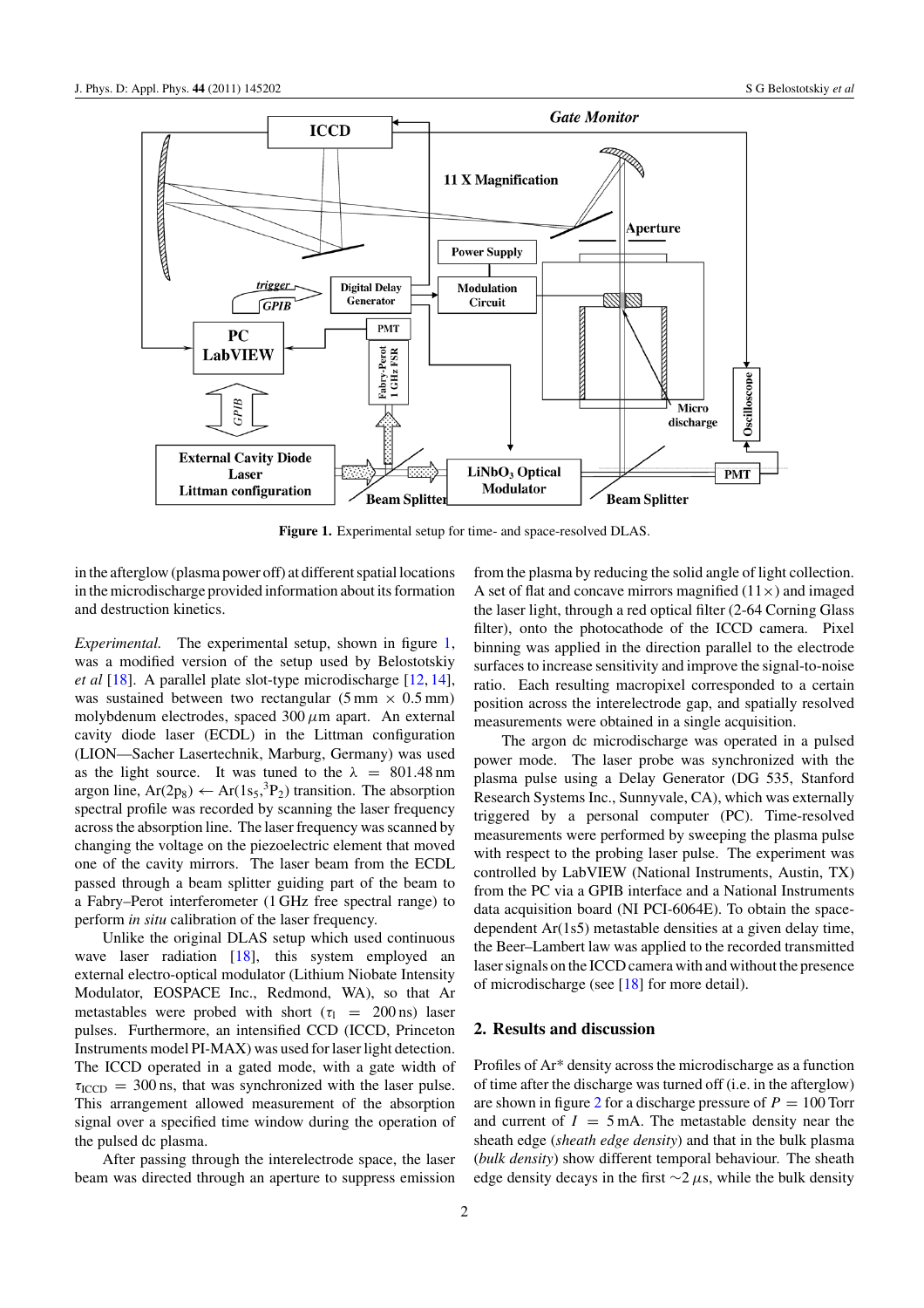<span id="page-3-0"></span>

**Figure 2.** Spatially resolved  $Ar(1s<sub>5</sub>)$  density profiles for different times in the afterglow.



**Figure 3.** Time evolution of Ar\* density at the sheath edge and in the bulk plasma in the afterglow.

increases during this early afterglow time. Later in the afterglow, both the sheath edge and bulk metastable densities decay at a similar rate. The time evolution of the sheath edge (∼25*µ*m from the cathode) and bulk (∼210*µ*m from the cathode) metastable densities are shown in figure 3.

The observed spatiotemporal behaviour of Ar\* density can be understood by considering the production and loss mechanisms of argon metastables. At steady state, Ar\* production and loss are determined mainly by electron impact excitation and electron impact (stepwise) ionization, respectively [\[18\]](#page-7-0):

$$
Ar(^{1}S_{0}) + e(\geqslant 11.55 \text{ eV}) \rightarrow Ar(^{3}P_{2}, 1s_{5}) + e, \qquad (R1)
$$

$$
Ar(^{3}P_{2}, 1s_{5}) + e(\geqslant 4.2 \text{ eV}) \rightarrow Ar^{+} + 2e. \tag{R2}
$$

In the afterglow, the electron temperature decays rapidly (∼ 100 ns), resulting in drastic decrease in the rates of high threshold energy reactions such as  $(R1)$  and  $(R2)$ . Under these conditions, other production and loss mechanisms come into play, such as electron–ion dissociative recombination

 $((R3a)$ ,  $(R3b)$ ), electron impact collisional transfer to the resonant  $Ar(^{3}P_{1}, 1s_{4})$  state followed by radiative decay to the ground state  $(R4a)$ ,  $(R4b)$ , the reverse of reaction  $(R4a)$  $(R4c)$ , metastable pooling  $(R5)$ , collisional quenching by ground state atoms  $(R6)$  and  $(R7)$  and collisional quenching by electrons  $(R8)$ :

$$
Ar_2^+ + e \to Ar(^3P_2, 1s_5) + Ar(^1S_0),
$$
 (R3a)

$$
Ar_2^+ + e \rightarrow Ar(2p) + Ar(^1S_0) \rightarrow Ar(^3P_2, 1s_5)
$$
  
+ Ar(^1S\_0) + h\nu, (R3b)

$$
Ar(^{3}P_{2}, 1s_{5}) + e \rightarrow Ar(^{3}P_{1}, 1s_{4}) + e,
$$
 (R4a)

$$
Ar(^{3}P_{1}, 1s_{4}) \rightarrow Ar(^{1}S_{0}) + h\nu(106.7 \text{ nm}), \qquad (R4b)
$$

$$
Ar(^{3}P_{1}, 1s_{4}) + e \rightarrow Ar(^{3}P_{2}, 1s_{5}) + e,
$$
 (R4c)

 $Ar(^{3}P_{2}, 1s_{5}) + Ar(^{3}P_{2}, 1s_{5}) \rightarrow Ar(^{1}S_{0}) + Ar^{+} + e,$  (R5)

$$
Ar(^{3}P_{2}, 1s_{5}) + Ar(^{1}S_{0}) \rightarrow 2Ar(^{1}S_{0}),
$$
 (R6)

$$
Ar(^{3}P_{2}, 1s_{5}) + 2Ar(^{1}S_{0}) \rightarrow 3Ar(^{1}S_{0}), \qquad (R7)
$$

$$
Ar(^{3}P_{2}, 1s_{5}) + e \rightarrow Ar(^{1}S_{0}) + e (\geqslant 11.55 \text{ eV}). \tag{R8}
$$

The rate coefficient of dissociative recombination is given by  $k_3 = 9.1 \times 10^{-7} (T_g/T_e)^{0.61}$  cm<sup>3</sup> s<sup>-1</sup> for  $T_e$  in the range 300– 8500 K. Here,  $T_g$  (in K) is the gas temperature, assumed equal to the ion temperature  $[24]$ . According to Royal and Orel  $[20]$ the dissociative recombination reaction  $(R<sub>3</sub>)$  yields mainly an Ar atom in the ground state and an Ar atom in the 2p ( $\sim$ 25%) or 1s (∼75%) state. Ar(2p) may in turn radiatively decay to the Ar( $1s<sub>5</sub>$ ) state. The overall yield of Ar( $1s<sub>5</sub>$ ) is not known. A rough estimation based on the statistical weights of the 1s manifold suggests that the yield of  $Ar(1s<sub>5</sub>)$  should be around  $5/(5+3+3+1) \approx 0.4$ . Thus, in the absence of experimental data, the overall yield was taken equal to 40%.

Reaction (R4a) has a very low threshold ( $\sim$ 0.075 eV) compared with electron temperatures prevailing in the active discharge, so its rate coefficient ( $k_{4a} = 2 \times 10^{-7}$  cm<sup>3</sup> s<sup>-1</sup>) is taken to be independent of electron temperature [\[21\]](#page-7-0). However, in the afterglow (when the electron temperature plummets) this threshold is no longer neglected. For this purpose, an Arrhenius type expression was assumed  $k_{4a}$  =  $2 \times 10^{-7}$  exp $(-(0.075/T_e))$  cm<sup>3</sup> s<sup>-1</sup>. The rate coefficient of the reverse reaction was calculated using detailed balancing (taking into account the statistical weights of the levels) as  $k_{4c} = \frac{5}{3} 2 \times 10^{-7} = 3.3 \times 10^{-7} \text{ cm}^3 \text{ s}^{-1}.$ 

The resonant state  $Ar(^{3}P_{1}, 1s_{4})$  decays very fast to the ground state (Einstein's coefficient  $A_{\text{rg}} = 1.19 \times 10^8 \text{ s}^{-1}$  [\[22\]](#page-7-0)). However, at high pressures, resonant radiation is re-absorbed by ground state atoms resulting in so-called *radiation trapping*. The *effective* loss rate of  $Ar(^{3}P_{1}, 1s_{4})$  atoms through reaction (R4b) is characterized by an escape factor, estimated using Holstein's theory [\[23,](#page-7-0) [24\]](#page-7-0). For slab geometry and Lorentzian lineshape, the escape factor is given by

$$
g = \frac{1.15}{\sqrt{\pi k_0 L}},\tag{1}
$$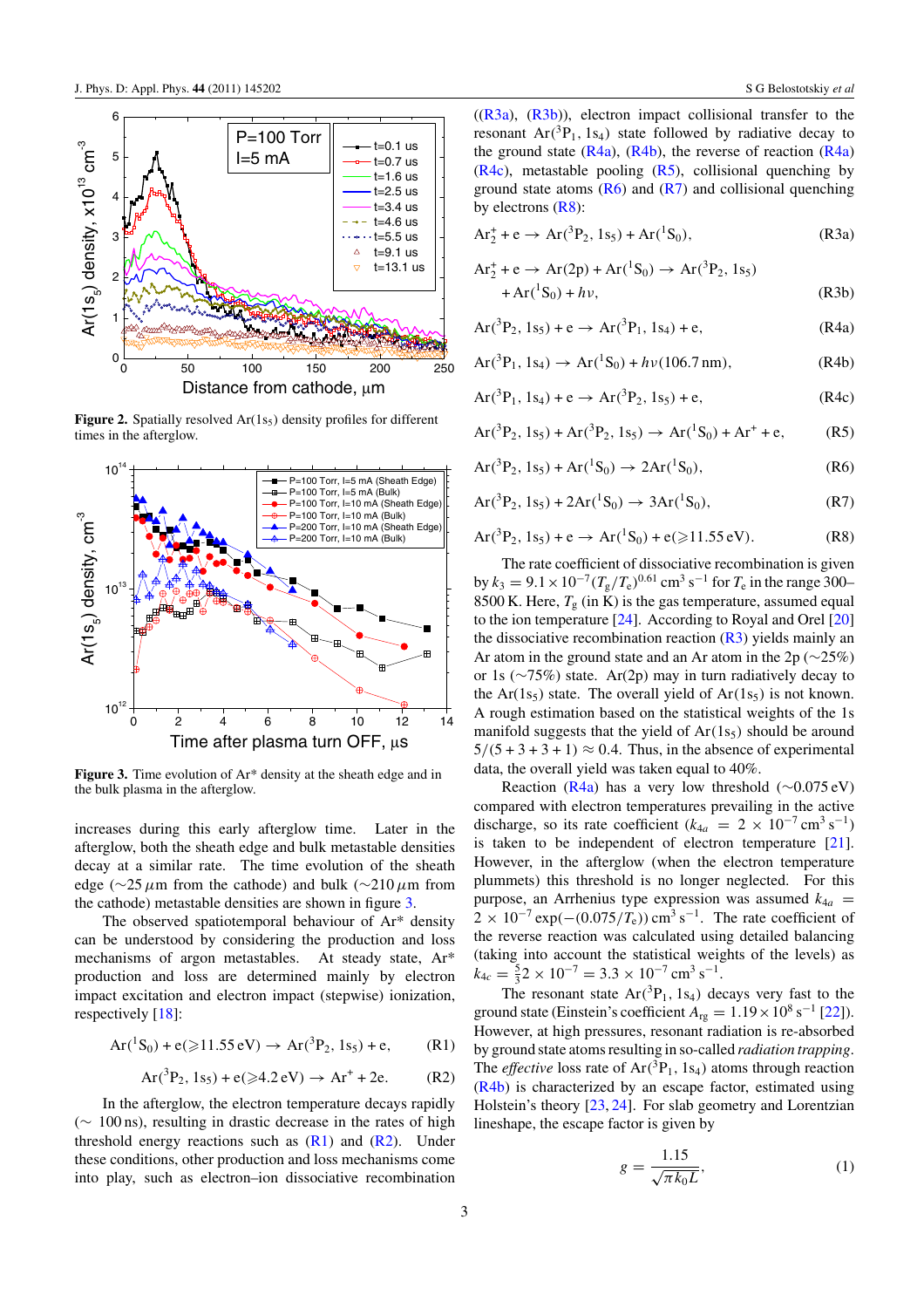<span id="page-4-0"></span>where  $k_0$  is the absorption coefficient at the centre of the spectral profile and *L* is the interelectrode gap. Under the present conditions, the spectral line of the resonant radiation  $(\lambda = 106.7 \text{ nm})$  is not necessarily a pure Lorentzian. In fact, the Doppler width (FWHM), for the typical conditions of *P* ∼ 100 Torr and  $T_g$  ∼ 600 K, is ∼5 times larger than the Lorentzian FWHM. Nevertheless, at high opacity  $(k_0 L \gg 1)$ , radiation mainly 'escapes' through the *wings* of the spectral distribution. Thus, the Lorentzian component of the spectral lineshape dominates the 'escape' of radiation, even though the bulk of the spectral line is still governed by Doppler broadening.

The absorption coefficient can be calculated from [\[24\]](#page-7-0)

$$
k_0 = \frac{\lambda_0^2}{2\pi} \cdot \frac{g_r}{g_g} A_{\rm rg} \left(\frac{\gamma_\omega}{N}\right)^{-1},\tag{2}
$$

where  $\lambda_0 = 106.7$  nm is the central wavelength,  $g_r/g_g = 3$  is the statistical weight ratio and  $\gamma_{\omega}/N$  is the reduced width of the Lorentzian profile (in units of angular frequency), which is governed by resonant broadening. The reduced width is given by  $[25]$ 

$$
\frac{\gamma_{\omega}}{N} \approx 2\pi \frac{1.45}{8} \lambda_0 c f_{\text{rg}} r_{\text{e}} \text{ (in cm3 s-1)},
$$
 (3)

where *c* is the speed of light in vacuum,  $f_{rg} = 0.066$  is the oscillator strength of the transition and  $r_e = e^2/m_ec^2$  $2.818 \times 10^{-13}$  cm is a classical electron radius. In the high pressure limit, when the Lorentzian component of the spectral line dominates the 'escape' of radiation, the escape factor is independent of pressure. For the Ar resonant transition  $Ar(^{3}P_{1}, 1s_{4}) \rightarrow Ar(^{1}S_{0})$  the escape factor, calculated using equations [\(1\)](#page-3-0)–(3), was found to be  $g = 3.8 \times 10^{-3}$ , resulting in a loss frequency of Ar(<sup>3</sup>P<sub>1</sub>, 1s<sub>4</sub>) given by  $v_{rg} = gA_{rg}$  $4.6 \times 10^5$  s<sup>-1</sup>.

The rate coefficients for reactions  $(R5)$ – $(R7)$  were taken from  $[26]$  ( $k_5 = 6.4 \times 10^{-10}$  cm<sup>3</sup> s<sup>-1</sup>,  $k_6 = 2.3 \times 10^{-15}$  cm<sup>3</sup> s<sup>-1</sup> and  $k_7 = 1.4 \times 10^{-32} \text{ cm}^6 \text{ s}^{-1}$ , and the rate coefficient for reaction (R8) was taken from [\[27\]](#page-7-0)  $(k_8 = 1 \times 10^{-9} \text{ cm}^3 \text{ s}^{-1})$ .

Analysis of the metastable density evolution in the argon afterglow was based on a kinetic model accounting for five species: electrons, atomic ions  $Ar^+$ , molecular ions  $Ar^+_2$  and atoms in metastable  $Ar(1s<sub>5</sub>)$  and resonant  $Ar(1s<sub>4</sub>)$  states. The electron temperature in the afterglow was assumed to be  $T_e \sim 0.1$  eV. The initial conditions for bulk electron density  $(2 \times 10^{13} \text{ cm}^{-3})$  and gas temperature (600 K) were taken from [\[19\]](#page-7-0). The initial ( $t = 0$ ) densities of  $Ar^+$  and  $Ar^+$  were calculated from the mass balance of  $Ar<sub>2</sub><sup>+</sup>$  ions coupled to the electroneutrality constraint:

$$
k_9 N^2 \text{Ar}^+ - (k_3)_{T_c^0} n_e^0 \text{Ar}_2^+ = \frac{\text{dAr}_2^+}{\text{d}t} = 0,
$$
  
Ar<sup>+</sup> + Ar<sub>2</sub><sup>+</sup> = n<sub>e</sub>, (4)

where  $(k_3)_{T_e^0}$  is  $k_3$  evaluated at the steady-state temperature  $T_e^0$ , and  $k_9 = 2.5 \times 10^{-31}$  cm<sup>6</sup> s<sup>-1</sup> is the rate coefficient for the production of molecular ions by reaction (R9),

$$
Ar^{+} + 2Ar(^{1}S_{0}) \rightarrow Ar_{2}^{+} + Ar(^{1}S_{0}).
$$
 (R9)



0 2 4 6 8 10 12 14

Time after plasma turn OFF,  $\mu$ s

**Figure 4.** Time evolution of the densities of  $Ar(1s<sub>5</sub>)$ , electrons,  $Ar(1s<sub>4</sub>)$ ,  $Ar<sup>+</sup>$  and  $Ar<sub>2</sub><sup>+</sup>$  in the afterglow.

Solving the system of equations (4) one obtains the following expressions for the ion densities used as initial conditions for the afterglow calculation:

$$
Ar^{+} = n_e^{0} \left( 1 - \frac{1}{1 + ((k_3)_{T_e^{0}} n_e^{0}/k_9 N^2)} \right) \qquad \text{at } t = 0, \quad (5)
$$

$$
Ar_2^+ = \frac{n_e^0}{1 + ((k_3)_{T_e^0} n_e^0 / k_9 N^2)} \qquad \text{at } t = 0.
$$
 (6)

The bulk electron temperature in the steady-state microdischarge (before the voltage was turned off) was taken as  $T_e^0 \approx$  $1 \text{ eV}$  [\[14\]](#page-7-0). For a  $P = 100 \text{ Torr}, ((k_3)_{T_e^0} n_e^0 / k_9 N^2) \approx 5$ , so Ar<sup>+</sup> is the dominant ion (∼82%). The ratio Ar<sup>+</sup>/Ar<sup>+</sup><sub>2</sub> increases in the early afterglow, since the dissociative  $e-Ar_2^+$  recombination becomes faster as the electron temperature decreases. However, in the late afterglow, after the electron density has decayed enough  $(n_e < (k_9 N^2 / k_3))$ , Ar<sub>2</sub><sup>+</sup> takes over.

The initial density of resonant species  $Ar(1s<sub>4</sub>)$  was found using the corresponding mass balance equation,

$$
(k_{4a})_{T_c^0} n_e^0 \text{Ar}(1s_5) - k_{4c} n_e^0 \text{Ar}(1s_4) - g A_{rg} \text{Ar}(1s_4)
$$
  
= 
$$
\frac{\text{d}\text{Ar}(1s_4)}{\text{d}t} = 0
$$
 (7)

yielding

10

 $10^{1}$ 

Density, cm<sup>-3</sup>

 $10<sup>1</sup>$ 

 $10^{14}$ 

$$
Ar(1s_4) = Ar(1s_5)^0 \frac{(k_{4a})_{T_c^0} n_e^0}{k_{4c} n_e^0 + g A_{rg}} \qquad \text{at } t = 0. \tag{8}
$$

The species densities as a function of time in the afterglow (calculated with the equations given above) are presented in figure 4. The rate of reactions involved in the  $Ar(1s<sub>5</sub>)$ production and loss are presented in figure [5.](#page-5-0) The evolution of  $Ar(1s<sub>5</sub>)$  density can be divided into two stages:

(1) early afterglow (0 to a few  $\mu$ s): the electron density is still high and electron reactions (including generation of metastables through the electron–ion recombination reaction  $(R3)$ ) are important.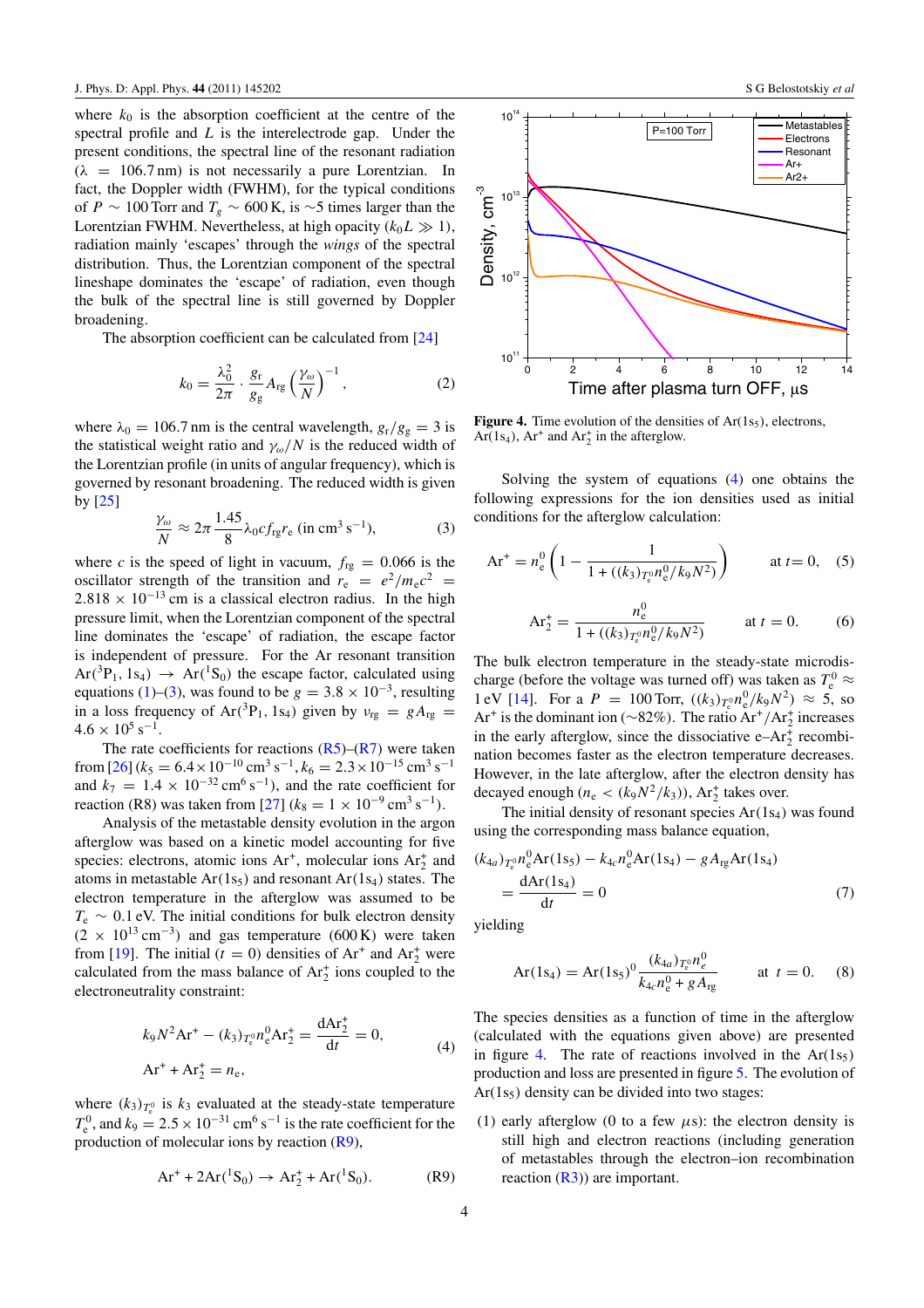<span id="page-5-0"></span>

**Figure 5.** Rates of reactions involved in  $Ar(1s<sub>5</sub>)$  production and loss during the afterglow.

(2) late afterglow (beyond a few  $\mu$ s): the electron density has decayed to the point that electron reactions are unimportant and metastables are mainly quenched by three-body collisions [\(R7\)](#page-3-0).

The early afterglow is defined by the following condition:

$$
n_{\rm e} \gg \frac{k_9 N^2}{k_3}.\tag{9}
$$

For 100 Torr argon, this condition implies  $n_e \gg 10^{12}$  cm<sup>-3</sup>. Furthermore, for these levels of electron density, decay of electrons through  $e-Ar_2^+$  recombination [\(R3\)](#page-3-0) is much faster than electron generation through metastable pooling reaction [\(R5\)](#page-3-0). Making the pseudo steady-state (PSS) approximation for  $Ar_2^+$  (which is valid in view of equation (9)) yields

$$
Ar_2^+ = \frac{n_e}{1 + (k_3 n_e / k_9 N^2)} \approx \frac{k_9 N^2}{k_3},\tag{10}
$$

where  $k_3$  is now evaluated at the afterglow  $T_e$ . One can then rewrite the electron balance equation as

$$
\frac{\mathrm{d}n_{\mathrm{e}}}{\mathrm{d}t} = -k_3 n_{\mathrm{e}} \mathrm{A} \mathbf{r}_2^+ \approx -k_9 N^2 n_{\mathrm{e}},\tag{11}
$$

and solve for the electron density evolution,

$$
n_e = n_e^0 \exp(-k_9 N^2 t). \tag{12}
$$

The equation for metastable density can also be simplified. As seen in figure 5, in the early afterglow, one may neglect metastable pooling  $(R5)$ , two-body collisional quenching by neutrals  $(R6)$  and quenching by electrons  $(R8)$ . Then,

$$
\frac{dAr(1s_5)}{dt} = -k_7 N^2 Ar(1s_5) + 0.4k_9 N^2 n_e
$$

$$
-k_{4a} n_e Ar(1s_5) \left(1 - \frac{k_{4c}}{k_{4a}} \frac{Ar(1s_4)}{Ar(1s_5)}\right),
$$
(13)

where  $k_{4a}$  is evaluated at the afterglow  $T_e$ . The factor of 0.4 multiplying  $k_9$  accounts for the 40% yield of reaction  $(R9)$  in producing metastables. In addition, if

$$
n_{\rm e} \gg \frac{gA_{\rm rg}}{k_{4c}} \approx 10^{12} \,\rm cm^{-3},\tag{14}
$$



**Figure 6.** Plasma emission profiles for different times in the afterglow. Emission was filtered by a broadband optical filter, so that only the part of the spectrum with *λ >* 660 nm was detected.

the radiative state is strongly coupled with the metastable state, and the PSS approximation can also be applied to  $Ar(^{1}S_{4})$ . Equation (14) is satisfied in the early afterglow in view of the condition imposed by equation (9). Applying the PSS approximation,

$$
Ar(1s_4) = Ar(1s_5) \frac{k_{4a} n_e}{k_{4c} n_e + g A_{rg}}
$$
 (15)

and

$$
\frac{dAr(1s_5)}{dt} \approx -k_7 N^2 Ar(1s_5) + 0.4 \cdot k_9 N^2 n_e - \frac{k_{4a}}{k_{4c}} g A_{rg} Ar(1s_5).
$$
\n(16)

Using the electron density equation  $(12)$ , equation  $(16)$  can be solved analytically,

$$
Ar(1s5) = Ar(1s5)0 exp(-v t) + \frac{0.4 \cdot k_9 N^2}{k_9 N^2 - \nu} n_e^0 (exp(-v t) - exp(-k_9 N^2 t)),
$$
\n(17)

where  $v = (k_{4a}/k_{4c})gA_{\text{rg}} + k_7N^2$ . This equation provides the metastable density evolution in the early afterglow.

The characteristic time for the transition from the early afterglow to the late afterglow is found by combining equations (9) and (12)

$$
n_{\rm e} = \frac{k_{9}N^{2}}{k_{3}} = n_{\rm e}^{0} \exp(-k_{9}N^{2}t_{\rm EL}), \qquad (18)
$$

which gives  $t_{EL} \approx 4.7 \mu s$  at 100 Torr. In the late afterglow, the electron and ion densities have decayed to the point that reaction (R3) does not contribute to metastable production significantly, resulting in net metastable loss mainly through three-body collisional quenching by neutrals  $(R7)$ .

Reaction [\(R3b\)](#page-3-0) yields a photon in the ∼800 nm spectral range, giving rise to the emission in the near-IR, as observed in figure 6. In figure 6, the initial fast drop of emission intensity reflects the fast decay of electron temperature. After the initial drop, plasma emission decays with a characteristic time that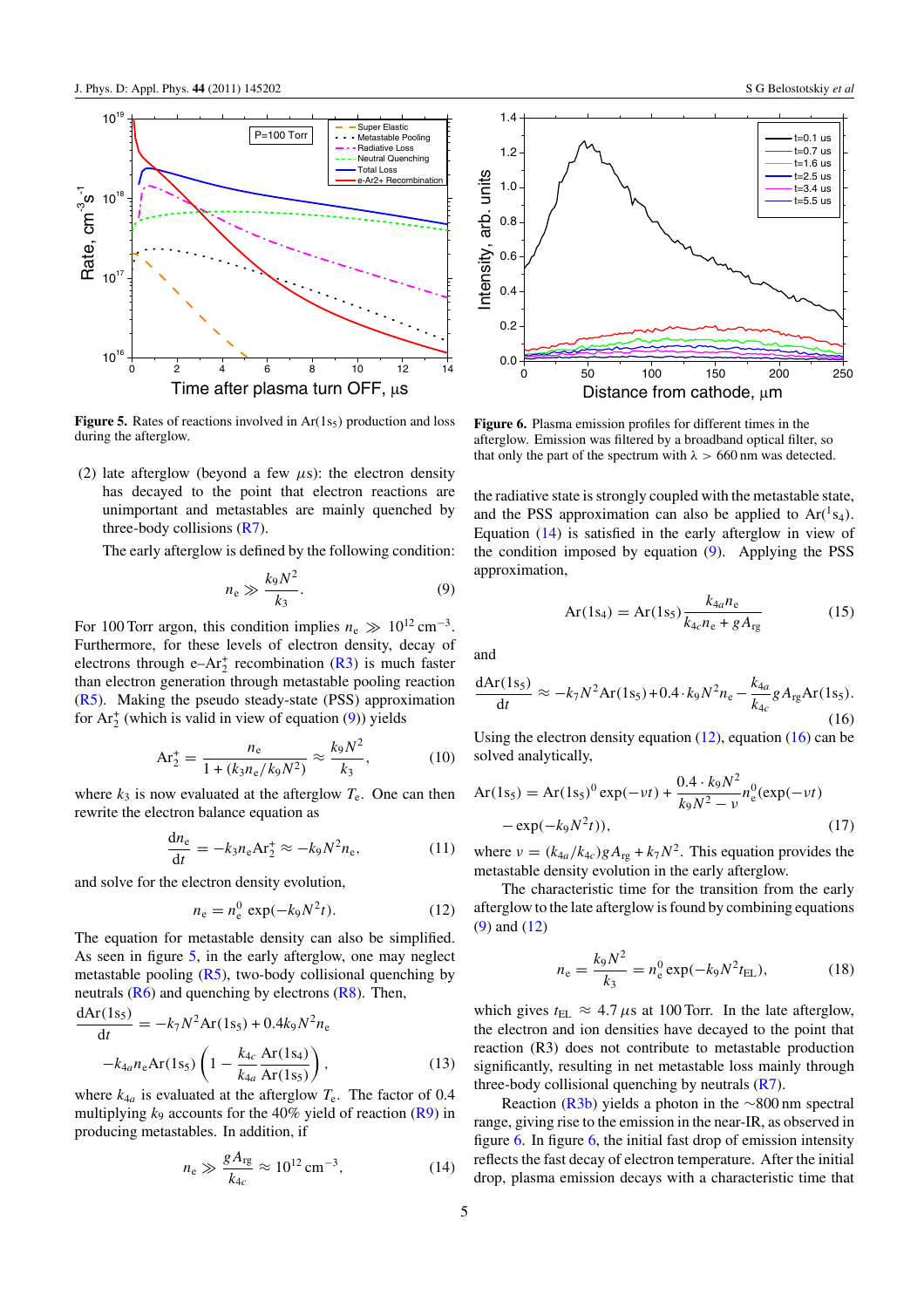

**Figure 7.** Comparison of the Ar  $(1s<sub>5</sub>)$  number density predictions of the full five-species kinetic model with the approximations given by equations  $(17)$  and  $(19)$ .

corresponds to the metastable density decay timescale in the late afterglow (∼5*µ*s). The spatial profile of plasma emission becomes nearly symmetric with respect to the central plane of the microdischarge, resembling a diffusion profile. Since diffusion of the radiating neutrals can be neglected under the conditions of the experiment (their diffusion length before radiating is  $\sqrt{D_n \tau_{\text{rad}}}$  < 10  $\mu$ m), the emission profile should reflect the spatial distribution of  $Ar_2^+$  density.

To describe the late afterglow one should consider gas cooling with a concomitant increase in gas density, *N*. For a 100 Torr afterglow, the characteristic heat conduction time is  $\tau_c = \Lambda^2/4\alpha \approx 7.5\mu s$ , where  $\Lambda \sim 100 \mu m$  is the microplasma length scale and  $\alpha$  is the thermal diffusivity of the gas. For 100 Torr and 5–10 mA, the spatially averaged gas temperature decreased from∼600 K in the steady-state microdischarge [\[19\]](#page-7-0) to ∼300 K in the late afterglow. This corresponds to an increase in the rate of reaction [\(R7\)](#page-3-0) from  $\sim$ 4 × 10<sup>4</sup> s<sup>-1</sup> at 600 K to  $\sim$ 1.4 × 10<sup>5</sup> s<sup>-1</sup> at 300 K. The experimental loss rate, extracted from the slope of  $ln(Ar(1s<sub>5</sub>))$  decay of figure 8, gives  $v_{\text{loss}} \approx 2.4 \times 10^5 \text{ s}^{-1}$ , consistent with the estimated value.

Therefore, in the late afterglow, the metastable density can be described by

$$
Ar(1s_5) = Ar(1s_5)^* \exp\left(-k_7 \int_{t^*}^t N(z)^2 dz\right), \qquad (19)
$$

where *t*<sup>∗</sup> is the beginning of the late afterglow and Ar(1s<sub>5</sub>)<sup>∗</sup> is the corresponding metastable density. Figure 7 shows a comparison of the metastable density calculated using the full five-species kinetic model with that predicted by the simplified model (equations  $(17)$  and  $(19)$ ). The simplified model provides a reasonable account of the metastable density.

The time evolution of the spatially averaged  $Ar(1s<sub>5</sub>)$ density measured experimentally is compared in figure 8 with the results of the full five-species kinetic model. The model captures the experimentally observed features in a quantitative manner. In the early afterglow, the average metastable density



**Figure 8.** Time evolution of space-averaged metastable density in the afterglow: points—experimental results; solid lines—predictions of the full five-species kinetic model.

goes through a slight maximum because of the relatively high production rate through electron–ion recombination. Later in the afterglow, when the electron density has decayed sufficiently, the evolution of metastable density is governed by the three-body collisional quenching [\(R7\)](#page-3-0).

#### **3. Conclusions**

Time- and space-resolved measurements of Ar(1s<sub>5</sub>) metastable (Ar\*) density were carried out in a pulsed argon dc microdischarge, using DLAS. The time evolution of Ar\* density in the afterglow (plasma off) depended on position in the microdischarge. Around the sheath edge, the Ar\* density decayed monotonically with time, while in the bulk plasma the Ar\* density went through a maximum in the early (0 to few *µ*s) afterglow.

This behaviour was attributed to dissociative recombination of  $Ar_2^+$  with electrons, yielding  $Ar^*$  as one of the products. In the bulk, during the early afterglow, Ar\* production by dissociative recombination exceeded Ar\* loss by pooling reactions, and by ground state atom and electron quenching. Thus, the Ar\* density exhibited a maximum with time. The opposite situation prevailed in the sheath edge region.

Later in the afterglow, the Ar\* decay was everywhere monotonic with time. During this period, the charge density was too low for dissociative recombination to be a significant source of metastables, and the Ar\* loss rate was dominated by three-body collisional quenching. Due to gas cooling in the afterglow, the neutral gas density in the microdischarge increased, causing an increase in the metastable loss rate.

A five-species kinetic model of the argon afterglow was developed. The time evolution of the Ar\* density predicted by the model was in good agreement with the experimental measurements. Approximate analytical expressions were also provided for the bulk Ar\* density as well as for the transition time from the early afterglow to the late afterglow.